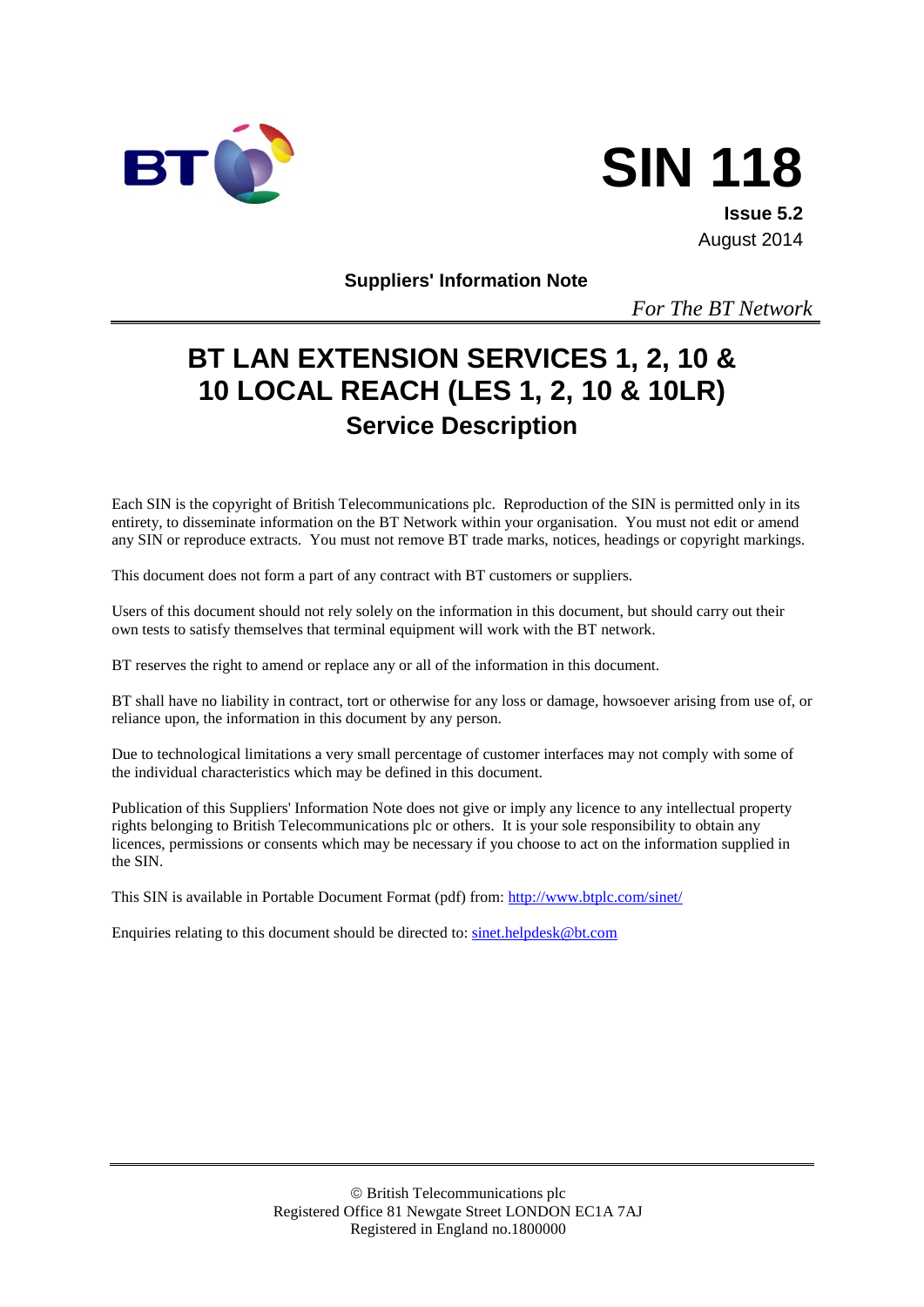# **CONTENTS**

| 1                                   |                                                                             |  |  |
|-------------------------------------|-----------------------------------------------------------------------------|--|--|
| $\mathbf{2}$                        |                                                                             |  |  |
| 2.1<br>2.2<br>2.3<br>2.4            |                                                                             |  |  |
| 3                                   |                                                                             |  |  |
| 3.1<br>3.2<br>3.2.1<br>3.2.2<br>3.3 |                                                                             |  |  |
| 4                                   |                                                                             |  |  |
| 4.1<br>4.2.<br>4.3<br>4.4<br>4.5    |                                                                             |  |  |
| 5                                   |                                                                             |  |  |
| 6                                   |                                                                             |  |  |
| 7                                   |                                                                             |  |  |
| 8                                   |                                                                             |  |  |
|                                     | ANNEX A. - CUSTOMER APPARATUS DESIGN ADVICE FOR LES 1 & LES 2 AUI INTERFACE |  |  |
|                                     | ANNEX B. - CUSTOMER APPARATUS INSTALLATION ADVICE FOR LES 1 & LES 2 AUI     |  |  |
| Figures:                            |                                                                             |  |  |
|                                     |                                                                             |  |  |
| Tables:                             |                                                                             |  |  |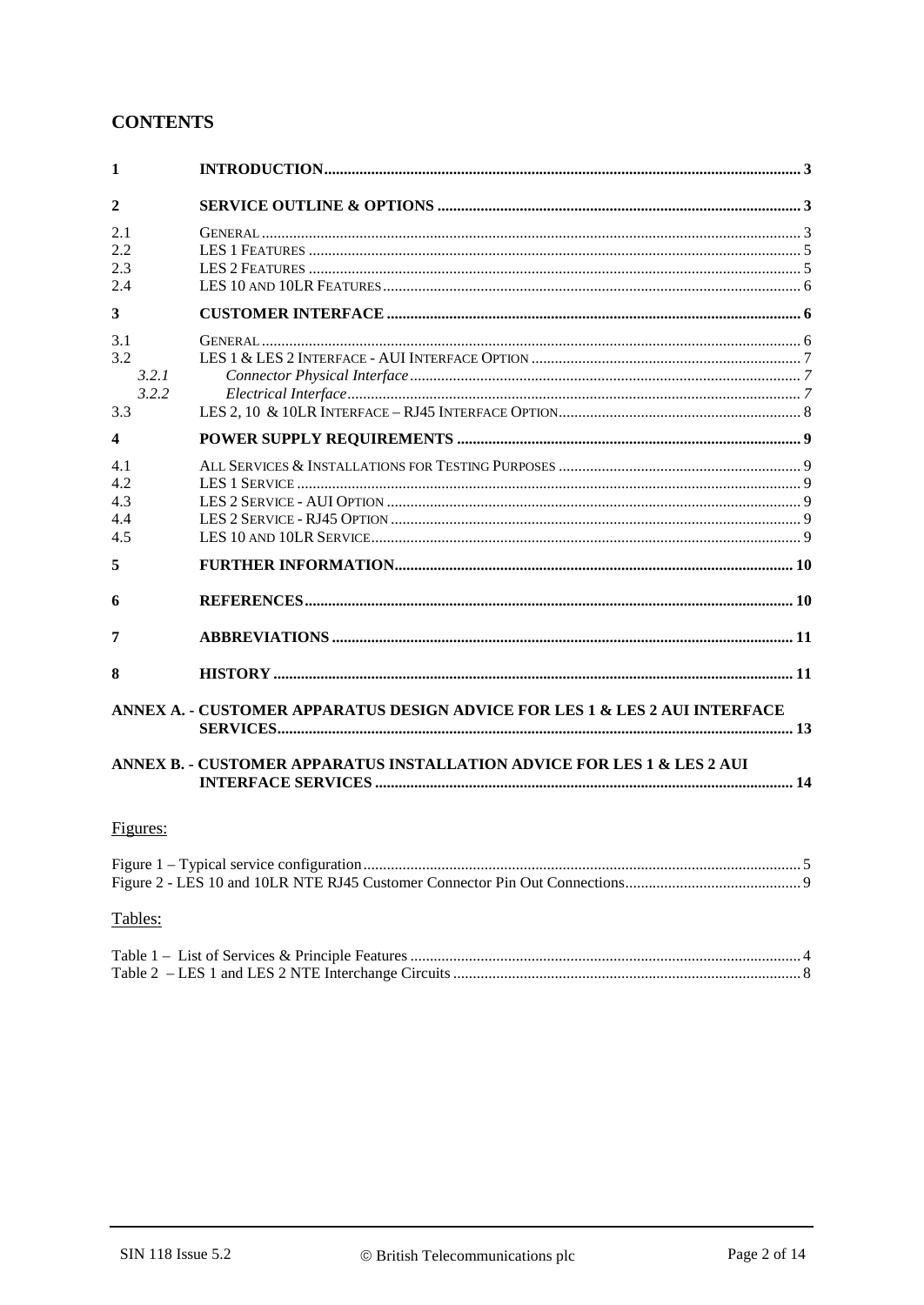# **1 Introduction**

This Suppliers Information Note (SIN) describes the customer interface provided with the BT Local Area Network (LAN) Extension Services 1, 2 10, & 10 Local Reach (LES 1, 2, 10 & 10LR). Also provided is some additional general information on these LES Services, and on some of the physical aspects of the NTEs currently being deployed for new customer orders. This SIN is primarily intended to provide customer interface and service information to be used by Customer Premises Equipment (CPE) manufacturers and developers.

**NB**

**The BT Global LES 1 and LES 2 services are no longer available for new supply. BT currently plans to complete the ongoing withdrawal of the LES 1 service in 2010.** 

**The BT Global service LES 10 described in this SIN is now known as EES 10 and is delivered using Openreach Wholesale End to End Extension Service 10 (WEES 10), which is described in SIN 433.** 

**Similarly, the BT Global service LES 10R described in this SIN is now known as EES 10R and is delivered using Openreach Wholesale End to End Extension Service 10R (WEES 10R), which is described in SIN 432.** 

**However, details of both LES 10 and LES 10R remain available here in SIN 118 for reference.**

#### **2 Service Outline & Options**

#### **2.1 General**

The BT LAN Extension Services allow a user to interconnect Ethernet - CSMA/CD Local Area Network segments conforming to ISO/IEC 8802-3 (IEEE 802.3)<sup>[\[1\]](#page-9-0)</sup> standards.

The LES 1, 2, 10 and 10LR services all operate at a data transmission rate of 10 Mbit/s between the NTEs, and offer a number of options of transmission distance range between the customer sites, customer interface, and data duplex operation. The actual service features and offering will depend upon the LES service chosen. The principle features for these services and the maximum distances are shown in [Table 1,](#page-3-0) to enable comparison.

Depending upon the service chosen the appropriate type of Network Terminating Equipment (NTE) will be provided at both ends of the optical fibres terminated within the customer premises.

The optical fibre transmission path is routed via the BT network and is cabled directly between the customers' two premises.

BT does not offer any remote management on these services.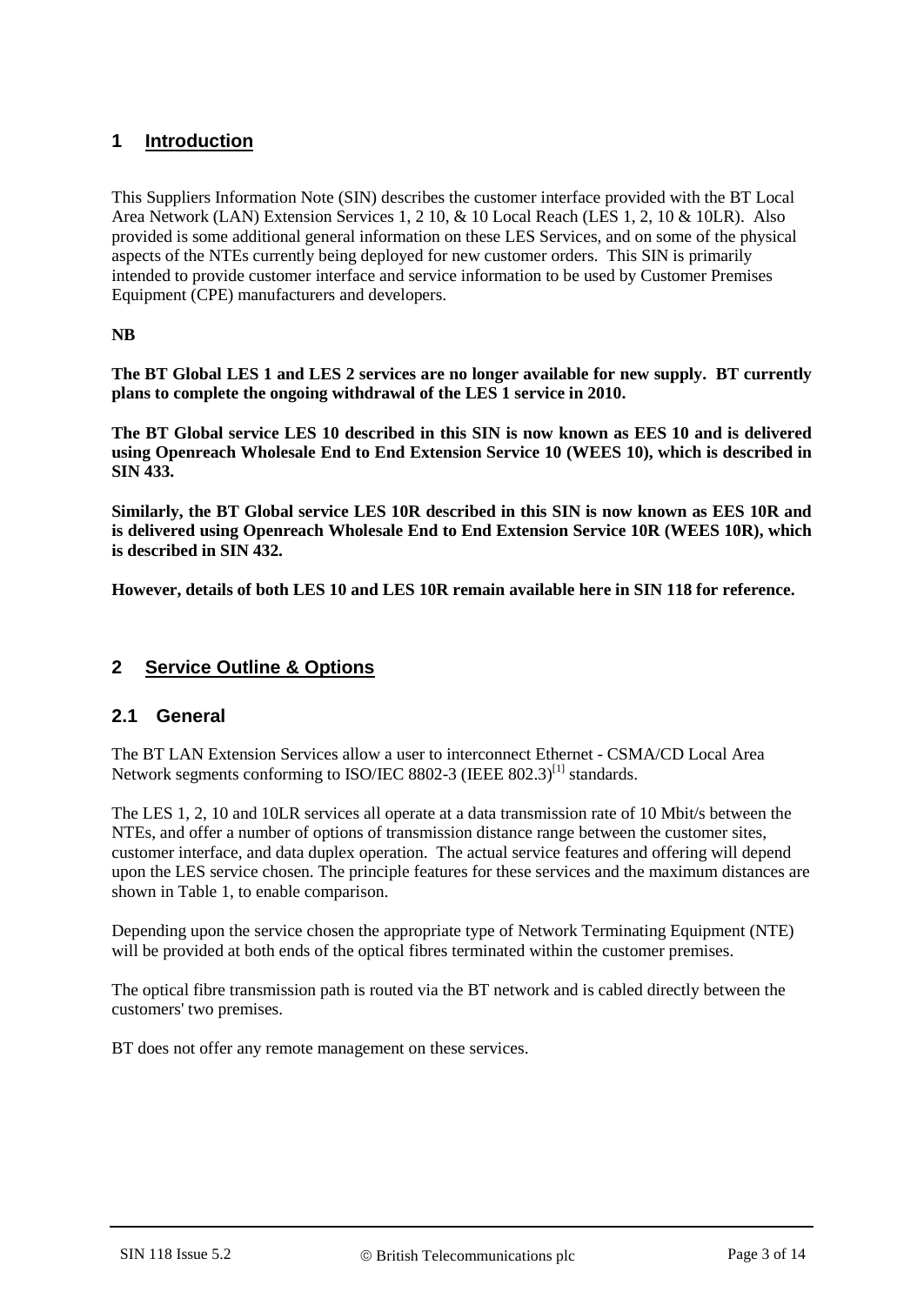| <b>LAN</b>     | Principal       | Customer                    | Maximum                  | Maximum                   | Half / Full                |
|----------------|-----------------|-----------------------------|--------------------------|---------------------------|----------------------------|
| Extension      | Ethernet        | Interface                   | allowable Radial         | <b>Route &amp; Range</b>  | Duplex                     |
| Service:       | Network         | Option:                     | Distances between        | <b>Distances</b>          | Operation:                 |
|                | Service         |                             | <b>Customer Premises</b> | between                   |                            |
| <b>LES</b>     | Characteristic: |                             | / Sites:                 | Customer                  |                            |
|                |                 |                             |                          | Premises / Sites:         |                            |
|                |                 |                             | (Note 1)                 | (Note 2)                  |                            |
| $\mathbf{1}$   | Repeater        | $AUI - (D)$<br>type Female) |                          | 2km                       | <b>Half Duplex</b>         |
|                |                 |                             |                          | (Note 3)                  |                            |
| $\overline{2}$ | Transceiver     | $AUI - (D)$<br>type Male)   | 3.5km                    | 4.5km                     | <b>Half Duplex</b>         |
|                |                 |                             |                          | (Note 4)                  |                            |
|                |                 | 10Base T<br>(RJ45)          | 3.5km                    | 4.5km                     | <b>Half Duplex</b>         |
|                |                 |                             |                          | ( <i>Notes</i> $4 \& 5$ ) |                            |
|                |                 |                             | 3.5km                    | 25km<br>(Note 6)          | <b>Full Duplex</b>         |
| 10             | <b>Bridge</b>   | 10BaseT-<br>(RJ45)          | 25km                     | 40km                      | Full or Half<br>Duplex     |
| 10LR           | <b>Bridge</b>   | $10BaseT -$<br>(RJ45)       | 3.5km                    | 10km                      | <b>Full Duplex</b><br>only |

#### <span id="page-3-0"></span>**Table 1 – List of Services & Principle Features**

- Note 1. This is the direct distance "as the crow flies" between the two customer site locations.
- Note 2. The maximum Route distance is the limiting factor of either the physical transmission limit between NTEs over the provided interconnecting fibre optic cables, or alternatively the maximum range that the service may be extended to due to other technical considerations (e.g. propagation or round trip delay).
- Note 3. This represents a maximum transmission distance where the customer's cable network segments and cables are short. The minimum transmission distance is 1 km where the customers cable network segments and cables lengths are at a maximum.
- Note 4. Where the customer attachment is a local Ethernet Repeater then a maximum reach of 1km is recommended.
- Note 5. This is the maximum transmission range possible with customer's CPE equipment operating in Half Duplex mode; greater ranges will result in data errors and poor throughput.
- Note 6. This extended transmission range is **only** possible with customer's CPE equipment operating in Full Duplex mode.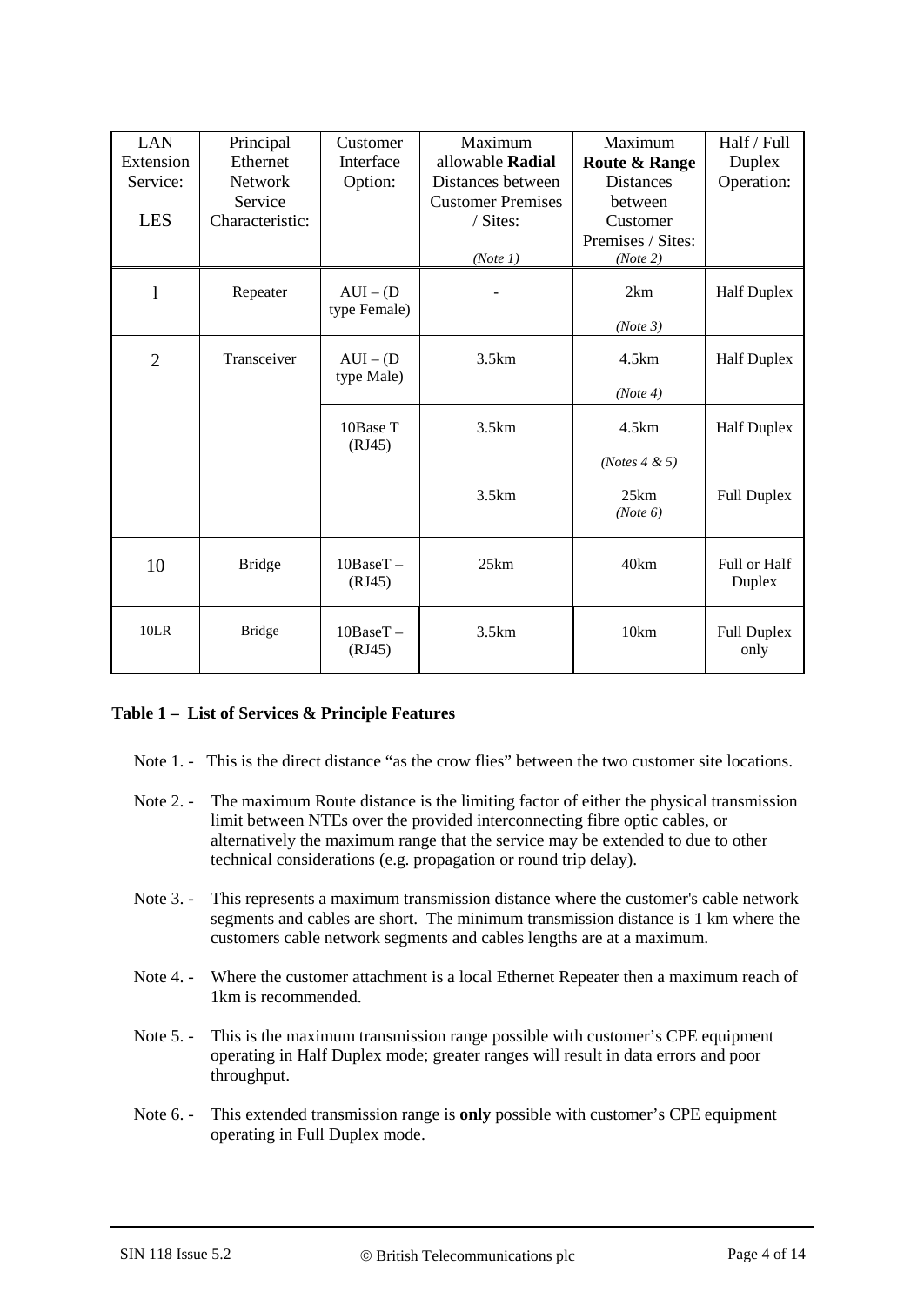A schematic of the LES 1, 2 10 & 10LR service arrangement is shown in [Figure 1](#page-4-0) below. Depending on equipment, a single fibre may be used to connect the network ports instead of a pair of network fibres, this has no impact on end-to-end performance.



#### <span id="page-4-0"></span>**Figure 1 – Typical service configuration**

It is anticipated that customers will use these services for the interconnection of conventional Ethernet Hubs to workstations and the interconnection of their Local Area Networks.

LES 10 and 10LR service offers additionally the (Bridge) feature of automatically learning and filtering the transmission of traffic destined for the local end based on MAC addresses.

The overall design of the customer network and the included LES circuit will need to be within the normal operating ranges and parameters of Ethernet to operate satisfactorily.

Where the service offers a duplex option, both customer network ends and NTE should be configured for the same mode of operation (i.e. either Half or Full Duplex).

# **2.2 LES 1 Features**

This service offers the full mode repeater functionality as indicated in the Repeater unit for 10Mb/s baseband networks clause 9 of ISO/IEC 8802-3 (IEEE 802.3)[\[1\]](#page-9-0)**.**

The auto partition and reconnection feature is implemented, to limit the propagation of certain fault conditions on one cable segment to another.

*Note. The customer's AUI interface should not present the SQE signal to the repeater unit to ensure satisfactory operation. The AUI interface is Half-duplex.*

# **2.3 LES 2 Features**

This service offers a bit transparent transceiver functionality, and as such does not undertake any retiming or reshaping of signals.

It is anticipated that customers would use this service between either repeaters or bridges in their Ethernet networks.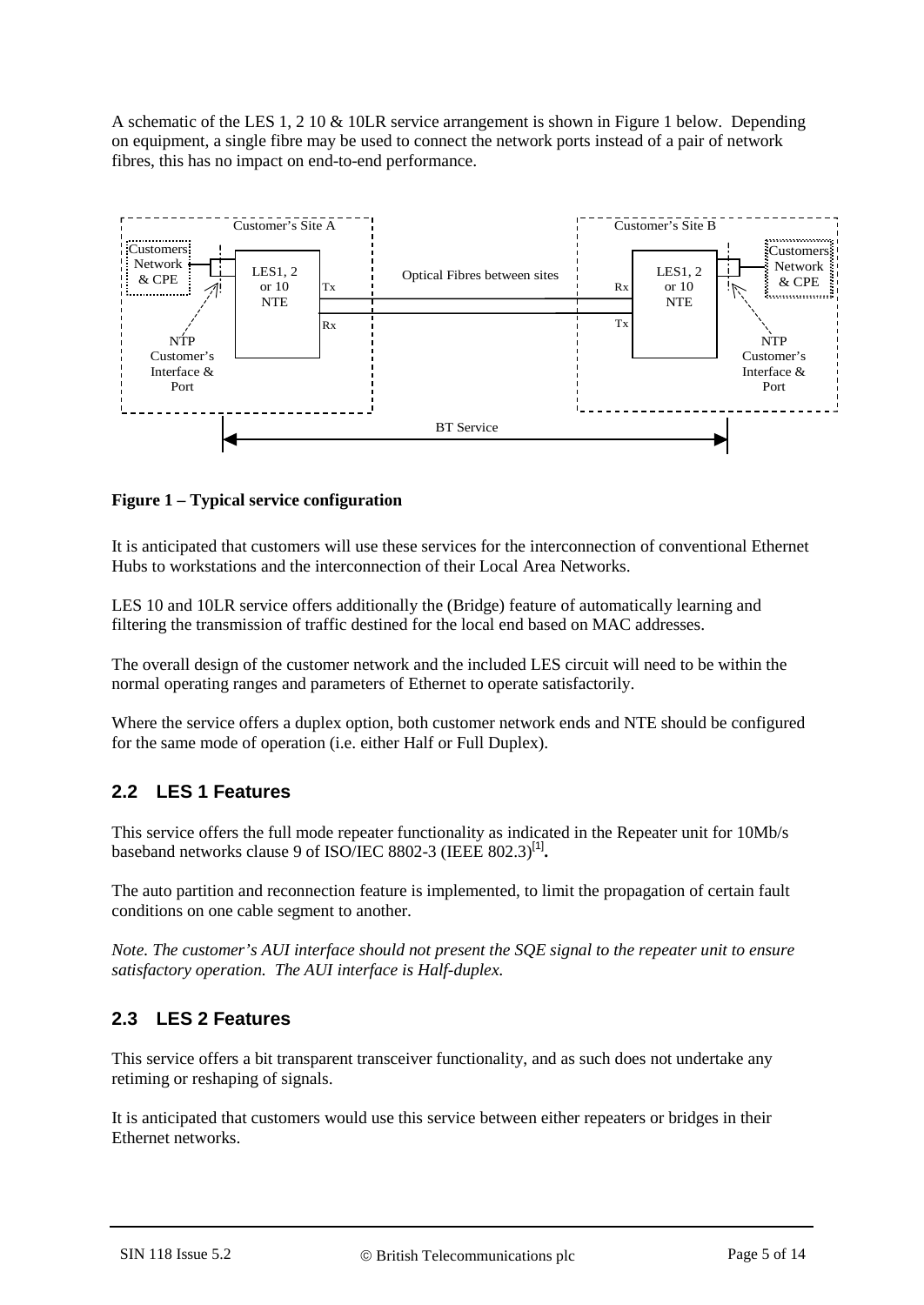The RJ45 variant can support either Full or Half-duplex mode operation automatically depending upon the customer's own configuration and connected equipment. Both ends of the LES 2 circuit will need to operate in the same duplex mode (either Half or Full Duplex) for error-free performance.

Where packet-loss sensitive applications such as Voice Over IP (VOIP) are carried over Half-duplex network arrangements, it is recommended that the throughput does not exceed 40%, to prevent any packet loss due to collisions. This is a limitation of the Ethernet protocol in Half-duplex mode and not of the LES 2 NTE.

The LES 2 NTE is capable of transmitting frame sizes from 64 bytes to a maximum of 1548 bytes. This is to maintain compatibility with a number of frame tagging formats, in particular VLAN tagging as specified in IEEE  $802.1q^{[4]}$  with 1522 byte frame size.

# **2.4 LES 10 and 10LR Features**

This service includes the IEEE  $802.1d^{[2]}$  Bridging functionality, which allows for the Learning and Filtering of traffic packets destined for those hosts connected at the local end. Packets destined for these local end (MAC) addresses will not be forwarded across the transmission path to the distant end, after these (MAC) addresses have been learnt and until the system's Cache memory has been refreshed after a host has been removed.

The Full Duplex option is in accordance with IEEE  $802.3x^{[3]}$ . The LES 10 NTE is configured by BT to the customers requirements of either Half or Full Duplex. The LES 10LR NTE is only offered with Full Duplex.

The LES 10 and 10LR NTE is capable of transmitting frame sizes from 64 bytes to a maximum of 1548 bytes. This is to maintain compatibility with a number of frame tagging formats, in particular VLAN tagging as specified in IEEE  $802.1q^{[4]}$  with 1522 byte frame size.

*Note. The definition of frame lengths includes the 4 byte CRC but does not include any preamble.*

Where packet-loss sensitive applications such as Voice Over IP (VOIP) are carried over Half-duplex network arrangements, it is recommended that the throughput should not exceed 40%, to prevent any packet loss due to collisions. This is a limitation of the Ethernet protocol in Half-duplex mode and not of the LES 10 NTE.

The LES 10 and 10LR NTE is now offered with an optional Link Loss Forwarding feature (LLF). BT enables this Link Loss Forwarding feature on installation and it allows a link failure on the network fibre side to be indicated across the customer interface, so that suitably configured customers' equipment can detect such a network failure. This is provided as a customer default option with new services and can be requested for existing circuits, subject to survey and an additional charge.

# **3 Customer Interface**

# **3.1 General**

The interface requirements are specified in ISO/IEC 8802-3 (IEEE 802.3)<sup>[\[1\]](#page-9-0)</sup>.

Attention is drawn to the Intellectual Property Rights (IPRs) set out in the preface of this agreed International standard. It is the responsibility of the CPE supplier to ensure that they have the necessary rights from the owner of the IPR. The IPR owner has stated that they are willing to negotiate licences under reasonable and non-discriminatory terms and conditions with applicants throughout the world.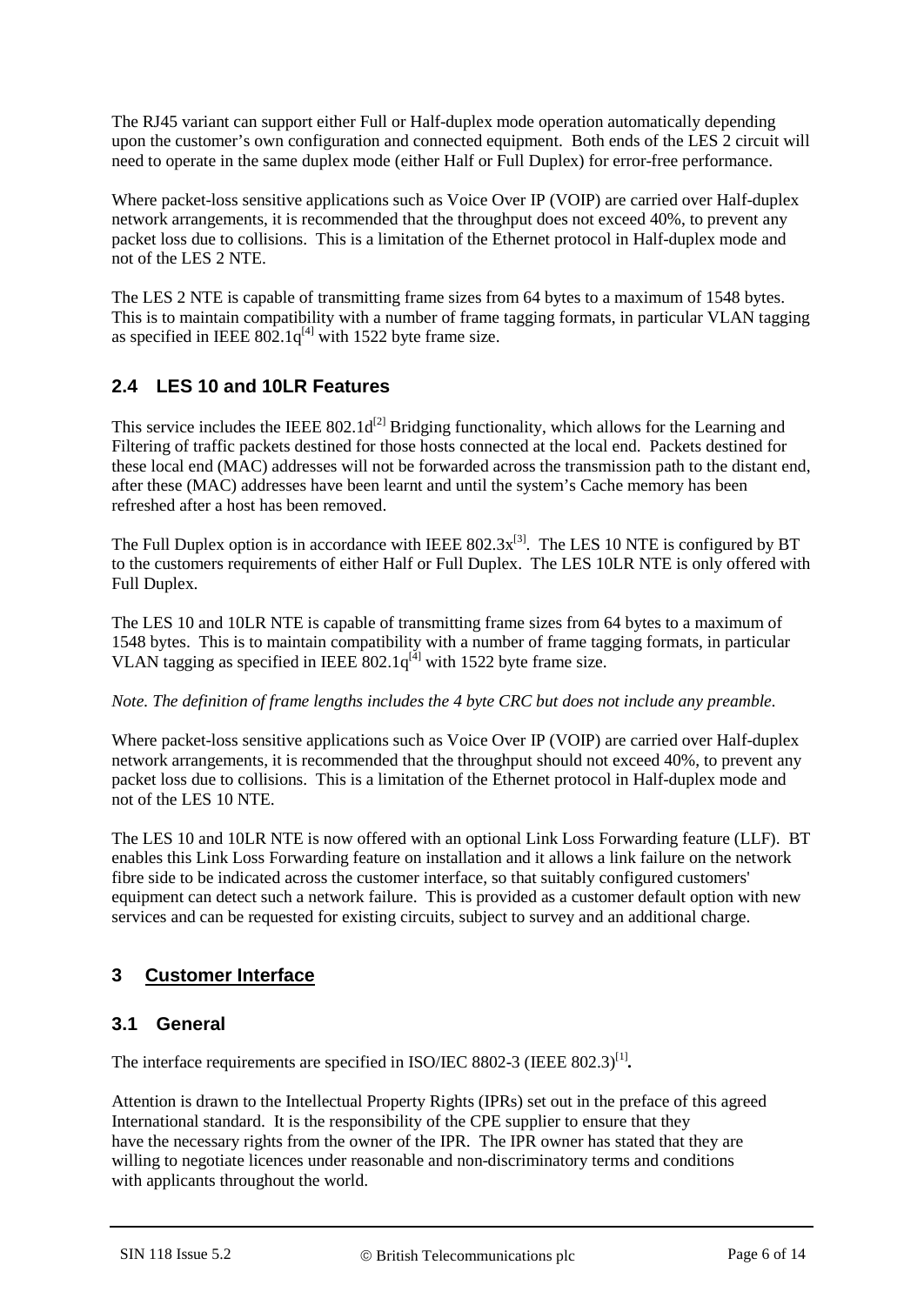The customer interface is present at the Network Termination Point (NTP), i.e. the point of connection between the BT Network Terminating Equipment (NTE) and the CPE interface.

The interface supports Ethernet, operating at 10 Mbit/s. The customer interfaces provided on the LES 1, 2, 10 & 10LR services are detailed below.

## **3.2 LES 1 & LES 2 Interface - AUI Interface Option**

The customer interface presented by the NTE are specified in the Physical Signalling (PLS) and Attachment Unit Interface (AUI) Clause 7 of ISO/IEC 8802.3 (IEEE 802.3)<sup>[1]</sup>.

The following information on the Connector Physical & Electrical Interface is provided for information and as a synopsis of these recommendations.

The customer provides the AUI connecting cables between the NTE and CPE and these should be no longer than 50m.

#### **3.2.1 Connector Physical Interface**

3.2.1.1 LES 1 NTE:

Presents a 15 pin D type female connector complying with BS  $6623$ :Part 3 1986<sup>[6]</sup>. The connector provides a mechanical latching arrangement as described in ISO/IEC 8802.3 (IEEE 802.3) Fig 7-20, Fig 7-19 and Fig 7-18 implementing Slide Latch Screw option.

3.2.1.2 LES 2 NTE:

Presents a 15 pin D type male connector complying with BS 6623:Part 3 1986<sup>[6]</sup>. The connector provides a mechanical latching arrangement as described in ISO/IEC 8802.3 (IEEE 802.3) Fig 7- 20, Fig 7-18 implementing Locking Post option.

#### **3.2.2 Electrical Interface**

The designation of circuits presented by the BT NTE on each service is described in [Table 2.](#page-7-0)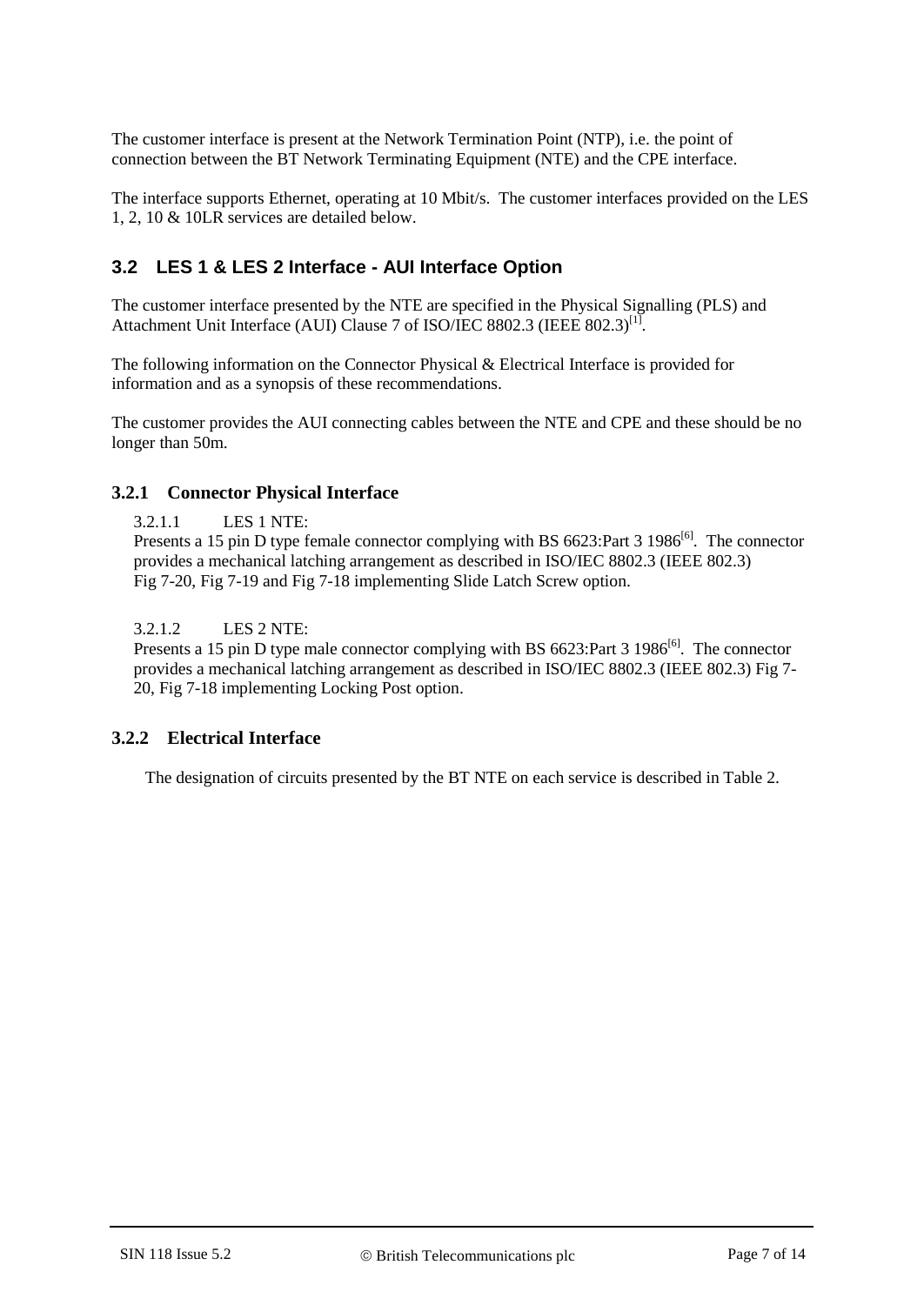| Pin            | Circuit   | Use                                   | LES <sub>1</sub><br>Designation<br>for NTP | LES <sub>2</sub><br>Designation<br>for NTP |
|----------------|-----------|---------------------------------------|--------------------------------------------|--------------------------------------------|
| 3              | $DO-A$    | Data Out circuit A                    | generator                                  | load                                       |
| 10             | $DO-B$    | Data Out circuit B                    | generator                                  | load                                       |
| 11             | $DO-S$    | Data Out circuit shield               |                                            |                                            |
| 5              | $DI-A$    | Data In circuit A                     | load                                       | generator                                  |
| 12             | $DI-B$    | Data In circuit B                     | load                                       | generator                                  |
| 4              | $DI-S$    | Data In circuit shield                |                                            |                                            |
| 7              | $*$ CO-A  | Control Out circuit A (optional)      | generator                                  | load                                       |
| 15             | $*$ CO-B  | Control Out circuit B (optional)      | generator                                  | load                                       |
| 8              | $*$ CO-S  | Control Out circuit shield (optional) |                                            |                                            |
| $\overline{2}$ | $CI-A$    | Control In circuit A                  | load                                       | generator                                  |
| 9              | $CI-B$    | Control In circuit B                  | load                                       | generator                                  |
| $\mathbf{1}$   | $CI-S$    | Control In circuit shield             |                                            |                                            |
| 6              | $\rm V_C$ | <b>Voltage Common</b>                 |                                            |                                            |
| 13             | VP        | <b>Voltage Plus</b>                   | power source                               | power sink                                 |
| 14             | VS        | Voltage Shield                        |                                            |                                            |
| <b>Shell</b>   | PG        | Protective Ground (Conductive Shell)  |                                            |                                            |

\* - See Note 2

#### <span id="page-7-0"></span>**Table 2 – LES 1 and LES 2 NTE Interchange Circuits**

- Note 1. Circuit Designations the allocation of "Generator", "Load", "Power Sink/Source", to each circuit in this Table refers to the NTE. The complimentary circuit designations will apply at the output port of the customer apparatus.
- Note 2. Neither LES 1 nor LES 2 NTE implement the optional Control Out (CO) interchange circuit. If the customer apparatus does provide this circuit then: a) It will not be carried across the LES service; b) It should conform to the limits laid down for load/generator type interchange circuits (as appropriate).

# **3.3 LES 2, 10 & 10LR Interface – RJ45 Interface Option**

The interface requirements are specified in the 10BaseT Clause 14 of ISO/IEC 8802.3 (IEEE 803.2)<sup>[\[1\]](#page-9-0)</sup>.

The Customer Interface connector on the NTE consists of a RJ-45 type socket.

The customer provides the Category 5 connecting cords between the NTE and CPE and these should be no longer than 100m.

The connector pin outs are shown for information in [Figure 2.](#page-8-0)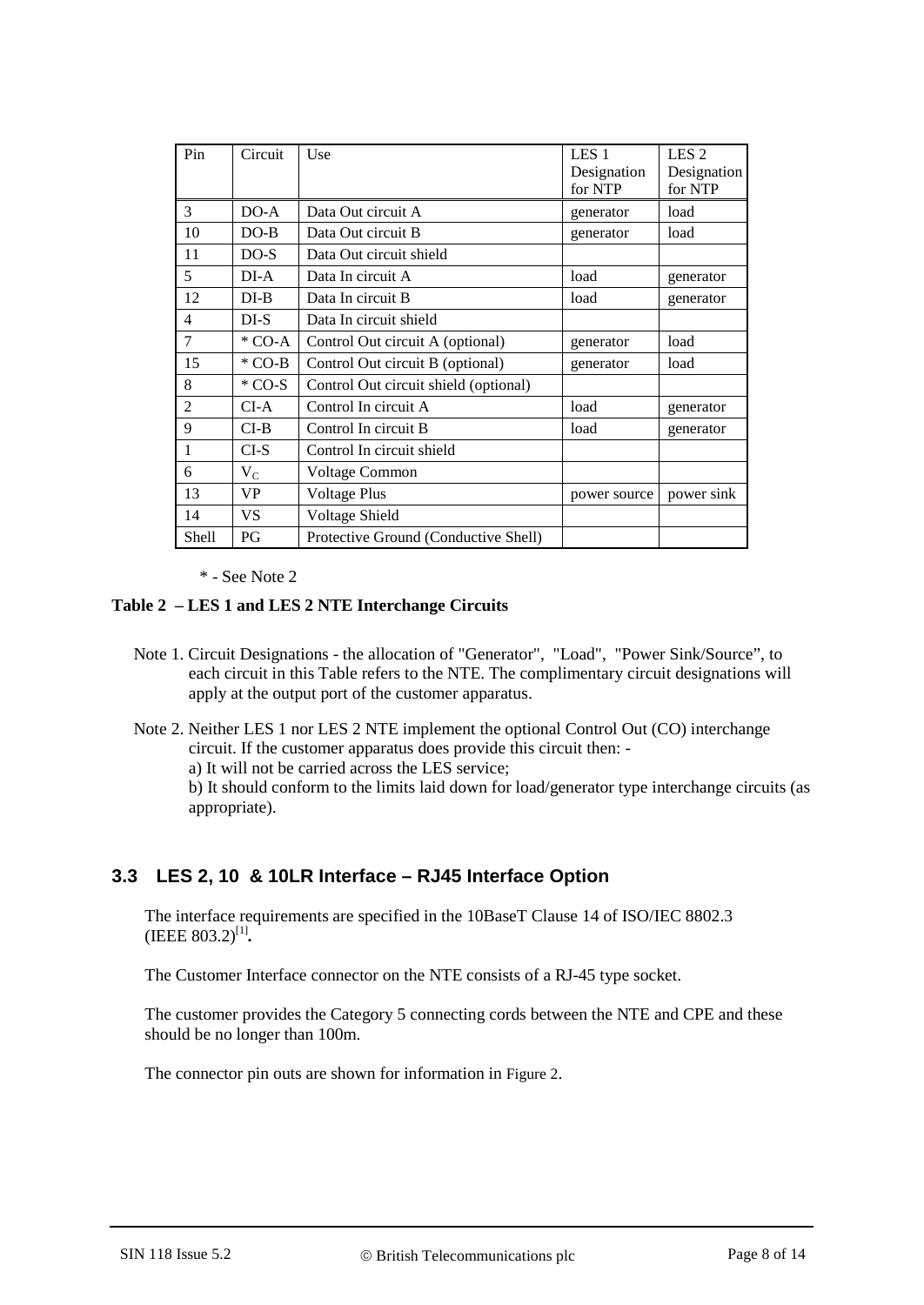

Note: LES 10 and 10LR equipment is always compliant to the above, and LES 2 equipment when the "Crossover switch" is set to the "ON" condition.

#### <span id="page-8-0"></span>**Figure 2 - LES 10 and 10LR NTE RJ45 Customer Connector Pin Out Connections**

### **4 Power Supply Requirements**

#### **4.1 All Services & Installations for Testing Purposes**

In addition to the NTE and Chassis powering requirements below, a spare 50Hz AC mains supply 13amp socket should also be provided in close proximity to the NTEs, to power BT test equipment during both initial commissioning and subsequent maintenance support activities.

#### **4.2 LES 1 Service**

The LES 1 NTE is locally powered by the customer's 50Hz AC mains supply. The power consumption of the BT NTE will be no more than 15 Watts.

#### **4.3 LES 2 Service - AUI Option**

The LES 2 NTE is powered by the customer data apparatus via the AUI interface connection pins 6 & 13, and as detailed in clauses 7.5.2.5 & 7.5.2.6 of ISO/IEC 8802.3 (IEEE 802.3). The power consumption of the BT NTE is no more than 7.2 Watts (450mA at 16 Volts).

#### **4.4 LES 2 Service - RJ45 Option**

The LES 2 NTE is powered by the customer's 50Hz AC mains supply.

A suitable mains cord is supplied which will connect to a conventional 13amp socket, for each power unit. The power consumption of a single BT NTE and power unit is no more than 7.3 watts. Where a multiple installation arrangement is required then the total power consumption of up to 12 NTEs and the twin power units is 92.4 Watts.

#### **4.5 LES 10 and 10LR Service**

The BT NTE is locally powered by the customer's 50Hz AC mains supply, in the form of provided standard 13 Amp power socket(s). These should be in close proximity to the NTE installation location. Connection between BT equipment and the power socket will be made using a standard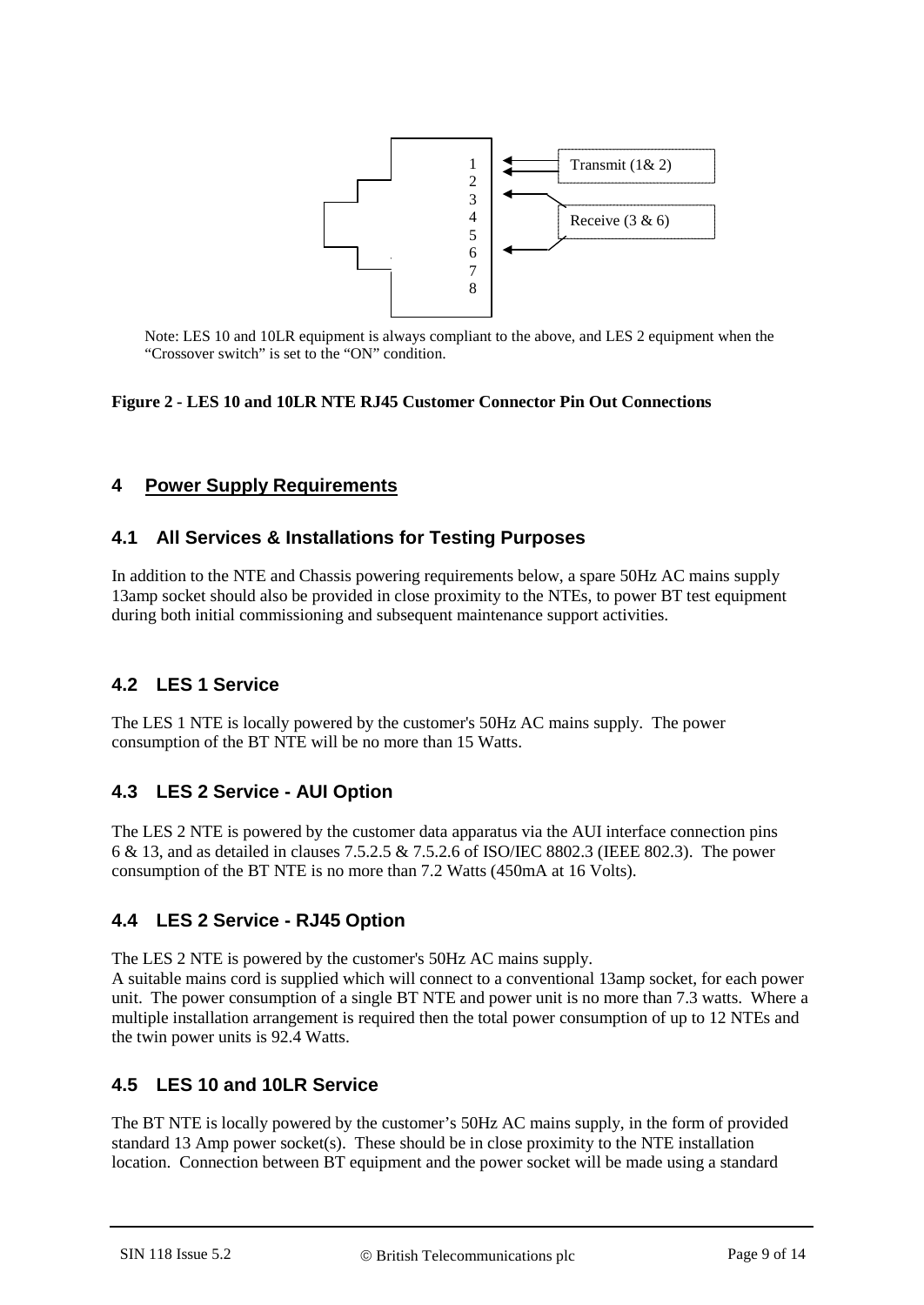IEC320 power lead fitted with standard 13A plugs. The NTE itself has dual power supply units internally, but depending of equipment either one or two mains supply socket are provided.

For most installations:

This will require one mains connection for each single service card NTE provided, and the consumption of the BT NTE and power unit chassis in this unmanaged service arrangement will be no more than 50 Watts per NTE.

For larger installations (at BT discretion):

At BT's discretion, where a large number of systems of one type are being deployed, a 16-slot or 10 port NTE chassis version may be deployed. This will require two mains connections for each multiple port/slot chassis provided. The consumption, with a maximum number of interfaces, will be no more than 200 Watts per chassis.

# **5 Further Information**

For enquiries concerning connection availability between particular sites and for further "sales and marketing" information on the LES 1, 2, 10 & 10LR services please contact either:

- Your Company's BT account manager,
- For customers who do not have an account manager, please contact, BT sales on 0800 800152 for product and service information, sales and rental enquiries,
- Or the Data Connect Helpdesk, for which contact details, are given at <http://www.btplc.com/sinet/>

# **6 References**

<span id="page-9-3"></span><span id="page-9-2"></span><span id="page-9-0"></span>

| Ref:  | Standard /            | Title / Description:                                     | Date: |
|-------|-----------------------|----------------------------------------------------------|-------|
|       | Requirement:          |                                                          |       |
| $[1]$ | <b>ISO/IEC 8802-3</b> | ISO/IEC edition of ANSI/IEEE 802.3 CSMA/CD Ethernet      |       |
|       |                       | Standard. (Clauses within the ISO document correspond to |       |
|       |                       | clauses within IEEE 802.3 document)                      |       |
| $[2]$ | <b>IEEE 802.1d</b>    | IEEE Recommendations for Bridging: Learning and          |       |
|       |                       | Forwarding                                               |       |
| $[3]$ | <b>IEEE 802.3x</b>    | IEEE Recommendations for Local and Metropolitan Area     | 1997  |
|       |                       | Networks: Specification for 802.3 Full Duplex            |       |
| [4]   | IEEE 802.1q           | <b>IEEE Recommendations for Virtual LANs</b>             | 1998  |
| $[5]$ | BS 6701: Part 1       | <b>Protective Earthing</b>                               | 1986  |
| [6]   | BS 6623: Part 3       | 15 pin D-type Connector                                  | 1986  |
| [7]   | $ECMA - 97$           | Local Area Networks - Safety Requirements                |       |

<span id="page-9-6"></span><span id="page-9-5"></span><span id="page-9-4"></span><span id="page-9-1"></span>For further information or copies of referenced sources, please see document sources at <http://www.btplc.com/sinet/>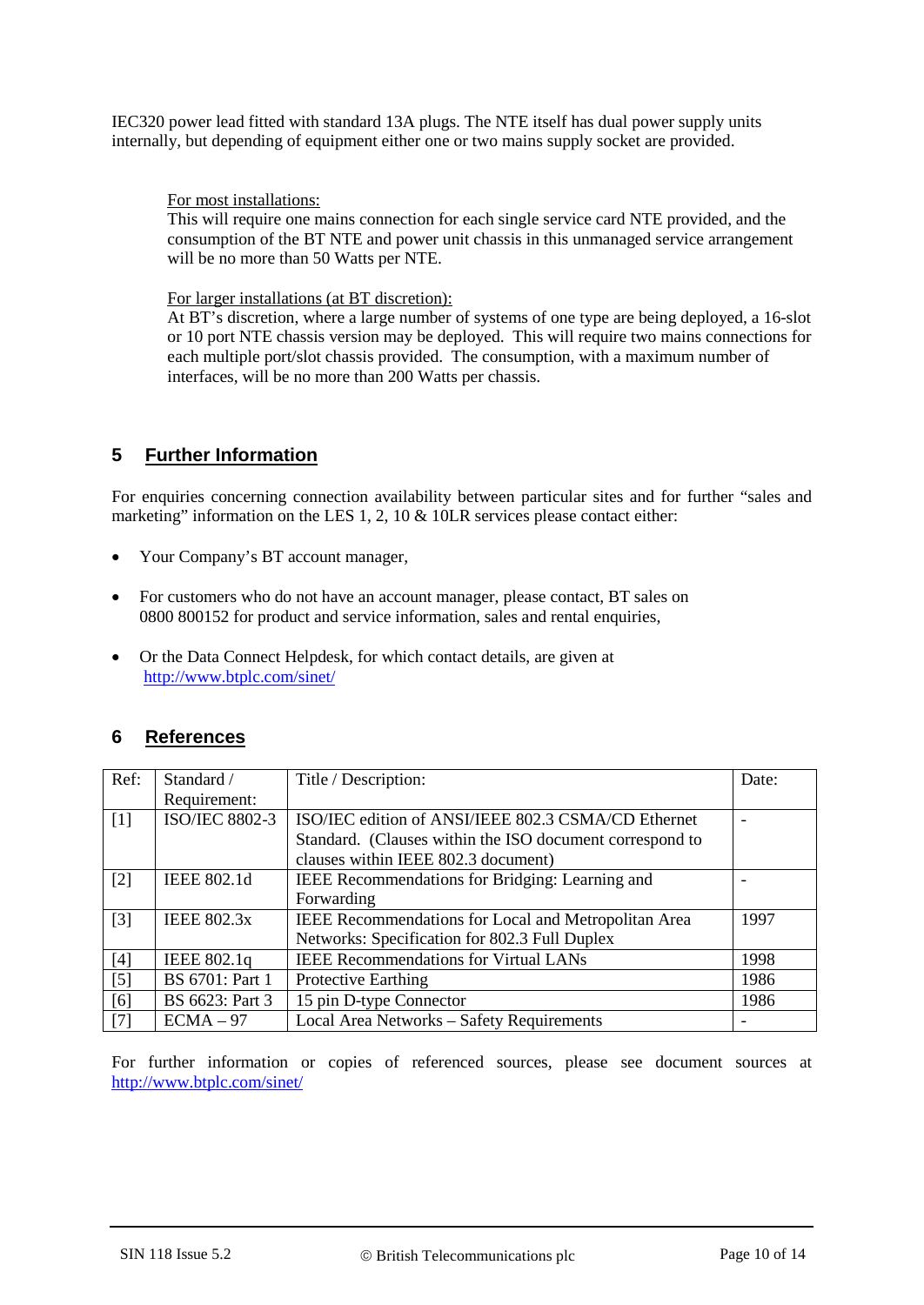# **7 Abbreviations**

| <b>ANSI</b>    | American National Standards Institute                                     |  |  |
|----------------|---------------------------------------------------------------------------|--|--|
| <b>AUI</b>     | <b>Attachment Unit Interface</b>                                          |  |  |
| <b>BS</b>      | <b>British Standards</b>                                                  |  |  |
| <b>CPE</b>     | <b>Customer Premises Equipment</b>                                        |  |  |
| <b>CSMA/CD</b> | Carrier Sense Multiple Access with Collision Detection {Ethernet}         |  |  |
| <b>ECMA</b>    | <b>European Computer Manufacturers Association</b>                        |  |  |
| <b>IEC</b>     | <b>International Electrotechnical Commission</b>                          |  |  |
| <b>IEEE</b>    | Institute of Electrical and Electronics Engineers {USA}                   |  |  |
| <b>IPR</b>     | <b>Intellectual Property Rights</b>                                       |  |  |
| <b>ISO</b>     | <b>International Standards Organisation</b>                               |  |  |
| <b>ITU-T</b>   | International Telecommunications Union - Telecoms Sector {formerly CCITT} |  |  |
| <b>LAN</b>     | <b>Local Area Network</b>                                                 |  |  |
| <b>LES</b>     | <b>LAN Extension Service</b>                                              |  |  |
| <b>LLF</b>     | Link Loss Forwarding                                                      |  |  |
| <b>MAC</b>     | Media Access Control ( & Hardware Device Address)                         |  |  |
| <b>NTE</b>     | <b>Network Terminating Equipment</b>                                      |  |  |
| <b>NTP</b>     | <b>Network Terminating Point</b>                                          |  |  |
| <b>PLS</b>     | Physical Signalling                                                       |  |  |
| <b>SIN</b>     | <b>Suppliers' Information Note</b>                                        |  |  |
| <b>SQE</b>     | <b>Signal Quality Error</b>                                               |  |  |

# **8 History**

| <b>Issue:</b> | Date:            | Notes:                                                                     |
|---------------|------------------|----------------------------------------------------------------------------|
| Issue 1       | <b>July 1987</b> |                                                                            |
| Issue 2       | February 1989    | General revision following the change of service name from LanLink la $\&$ |
|               |                  | Ib to LAN Extension Services $1 \& 2$ .                                    |
| Issue 3       | August 1990      | Removal of type approval requirements to coincide with the introduction of |
|               |                  | the approval scheme (see clause 7.2).                                      |
| Issue 4.0     | September 2001   | Addition of LES 10, and LES 2 10-BaseT / RJ45 Service options. General     |
|               |                  | review, update and revision of document including International Standards  |
|               |                  | for technical references, and approval information. Adoption of NTE        |
|               |                  | description for NTTA.                                                      |
| Issue 4.1     | <b>June 2002</b> | Modification to LES 2 range limit to 4.5km, RJ45 Variant details for Full- |
|               |                  | Duplex and VLAN packet support. Corrections to LES $1 \& 2$ NTE power      |
|               |                  | consumption figures.                                                       |
| Issue 4.2     | November 2002    | Modification and clarification of Radial and Route distances for LES 2 in  |
|               |                  | Table 1. Clarification of power input figures for the LES $2 <$ LES 10     |
|               |                  | power supplies. Addition of note to RJ45 pin out diagram to align with LES |
|               |                  | 2 NTEs operation. Editorial changes.                                       |
| Issue 4.3     | April 2003       | Terminal approval requirements clause removed. LLF feature enabled as      |
|               |                  | default for LES 10, and 16 Slot chassis option for larger installations.   |
| Issue 4.4     | May 2004         | Information added that LES 1 is unavailable for new supply. LES 10         |
|               |                  | maximum frame size increased to 6000 bytes. Editorial changes.             |
| Issue 4.5     | November 2004    | LES 10LR service variant added. Information added that LES 2 is            |
|               |                  | unavailable for new supply. LES 10 maximum frame size corrected back to    |
|               |                  | be 1548 bytes. LES 10 power requirements updated.                          |
| Issue 5.0     | September 2006   | Withdrawal notification added for LES 1.                                   |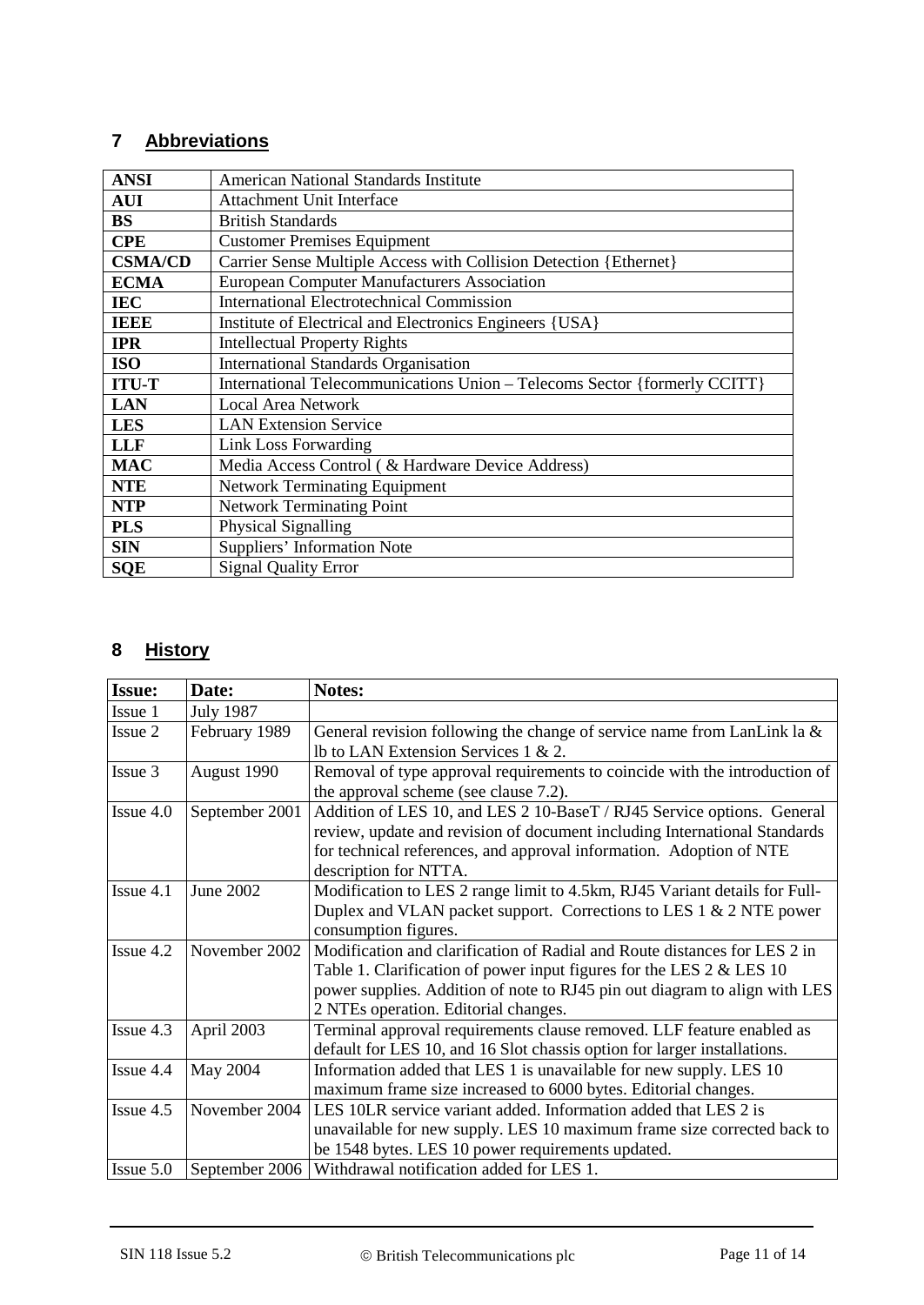| <b>Issue:</b> | Date:           | <b>Notes:</b>                                                       |  |
|---------------|-----------------|---------------------------------------------------------------------|--|
| Issue 5.1     | <b>May 2009</b> | Updated planned withdrawal date for LES 1. Noted that LES 10 & LES  |  |
|               |                 | 10R services are now delivered using Openreach Wholesale End to End |  |
|               |                 | Extension Services 10 & 10R (WEES 10 & WEES 10R), as described in   |  |
|               |                 | SIN 433 and SIN 432 respectively. Also minor editorial amendments.  |  |
| Issue 5.2     | August 2014     | Change SINet site references from http://www.sinet.bt.com to        |  |
|               |                 | http://www.btplc.com/sinet/                                         |  |

- Annex A Follows -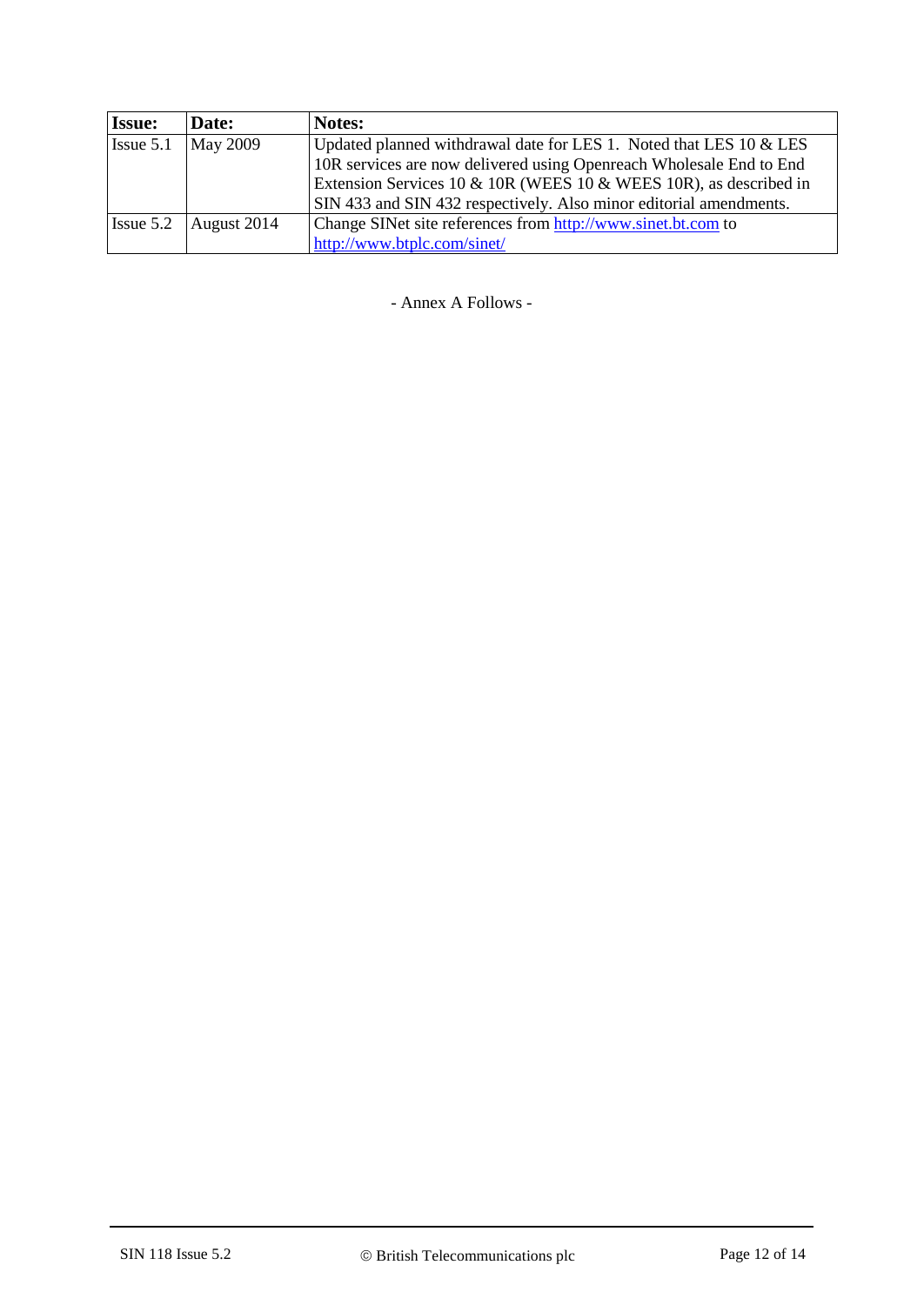### **Annex A. - Customer Apparatus Design Advice for LES 1 & LES 2 AUI Interface Services**

The AUI Electrical Characteristics and Function are given in clauses 7.4 & 7.5 of ISO/IEC 8802.3 (IEEE 802.3).

Earlier versions of SIN 118 gave the following advice, which is included here for historical information purposes only. Customer Apparatus that meets this advice should continue to operate satisfactorily with the LES 1 & LES 2 service, for the relevant parameters, although this advice has now been superseded by reference to international standards.

"Customer apparatus should be designed to meet the following electrical conditions:

Generator. Interchange circuits providing a generator function should have the following characteristics, irrespective of the load condition applied to any other generator circuits of the apparatus:

The output voltage between the shield and each generator circuit should neither exceed +16.0 Volts nor go below 0 Volts.

The differential output voltage open circuit should not exceed 13 Volts.

The output current between the shield and each generator output should not exceed 150mA when measured into a short circuit.

Load. Interchange circuits providing a load function should have the following characteristics: The input current into any load input should not exceed 3mA when an input voltage of +16.0 Volts is being applied.

The open circuit voltage of a load input should not exceed +16 Volts.

Voltage Plus.

For LES l, the interchange circuit providing the Voltage Plus on the NTE will provide up to +15.75 Volts with respect to the Voltage Common Interchange circuit. The current drain by the customer equipment on this interchange circuit should not exceed 2 Amps measured at +15.75 Volts.

For LES 2, the interchange circuit-providing the Voltage Plus function should provide a fixed voltage level power source with a minimum current capability of 500mA at no less than +11.28 Volts, and no greater than +15.75 Volts under normal current drain conditions. Under all other conditions the Voltage Plus interchange circuit should not supply a voltage less than 0 Volts nor greater than +15.75 Volts under any load condition.

Voltage Common. The interchange circuit providing the Voltage Common function should be connected within the apparatus to all the shield connections of the generator and load interchange circuits.

General. Connector pins, (with the exception of the shield pins), should not be commoned.

The connection arrangement should not be capable of making electrical contact with other apparatus or Protective Earths."

Annex B Follows –